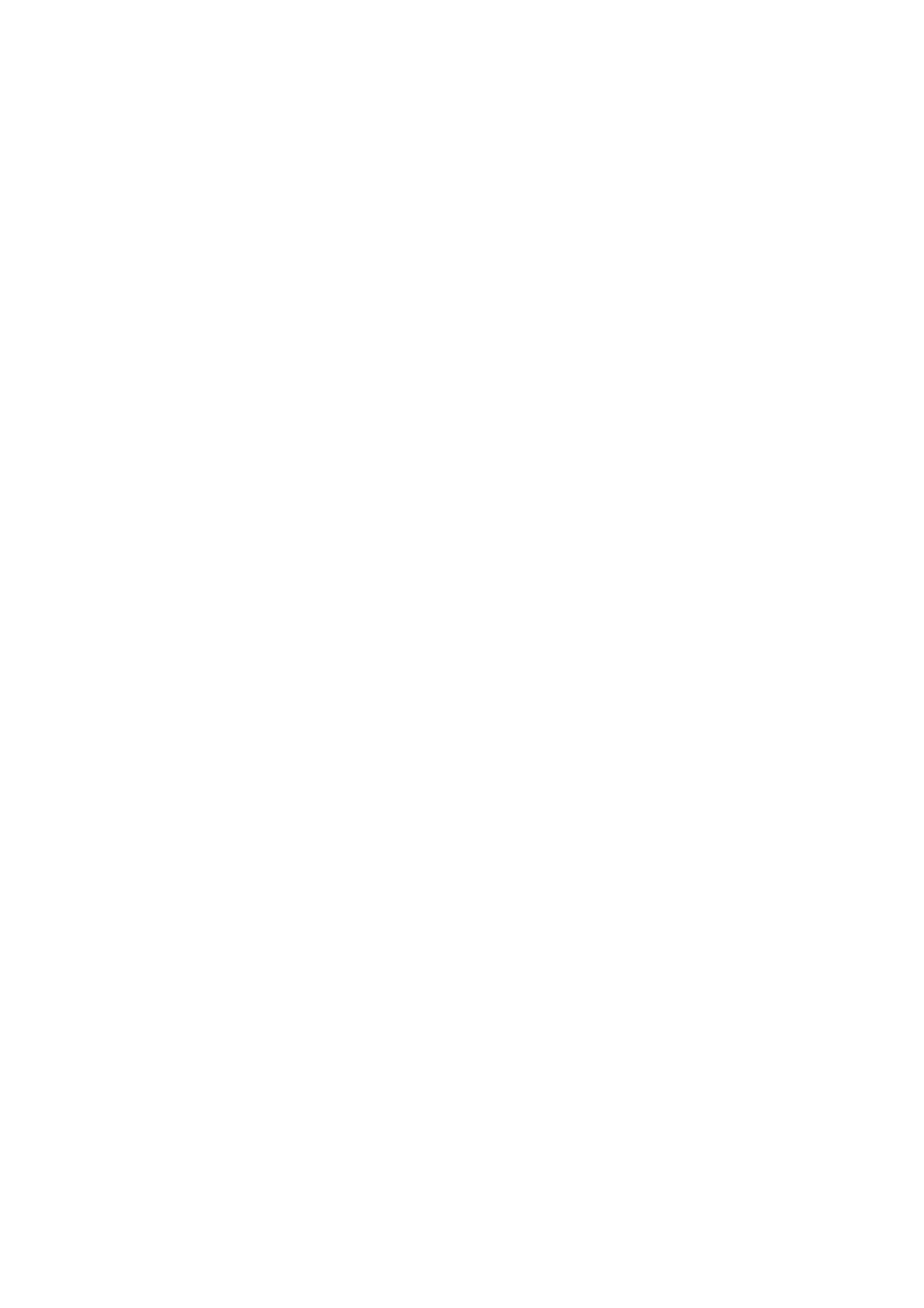#### **ANNEX**

## **GUIDELINES FOR THE MAINTENANCE AND INSPECTIONS OF FIXED CARBON DIOXIDE FIRE-EXTINGUISHING SYSTEMS**

#### **1 General**

These Guidelines provide the minimum recommended level of maintenance and inspections for fixed carbon dioxide fire-extinguishing systems on all ships, and are intended to demonstrate that the system is kept in good working order as specified in SOLAS regulation II-2/14.2.1.2. These Guidelines are intended to supplement the fire-extinguishing system manufacturer's approved maintenance instructions. Certain maintenance procedures and inspections may be performed by competent crewmembers, while others should be performed by persons specially trained in the maintenance of such systems. The onboard maintenance plan should indicate which parts of the recommended inspections and maintenance should be completed by trained personnel.

#### **2 Safety**

Whenever carbon dioxide fire-extinguishing systems are subjected to inspection or maintenance, strict safety precautions should be followed to prevent the possibility that individuals performing or witnessing the activities are placed at risk. Prior to performing any work, a safety plan should be developed to account for all personnel and establish an effective communications system between the inspection personnel and the on-duty crew. Measures to avoid accidental discharges such as locking or removing the operating arms from directional valves, or shutting and locking the system block valve should be taken as the initial procedure for the protection of personnel performing any maintenance or inspections. All personnel should be notified of the impending activities before work is begun.

### **3 Maintenance and inspection plan**

Fixed carbon dioxide fire-extinguishing systems should be kept in good working order and readily available for immediate use. Maintenance and inspections should be carried out in accordance with the ship's maintenance plan having due regard to ensuring the reliability of the system. The onboard maintenance plan should be included in the ship's safety management system and should be based on the system manufacturer's recommendations including:

- .1 maintenance and inspection procedures and instructions;
- .2 required schedules for periodic maintenance and inspections;
- .3 listing of recommended spare parts; and
- .4 records of inspections and maintenance, including corrective actions taken to maintain the system in operable condition.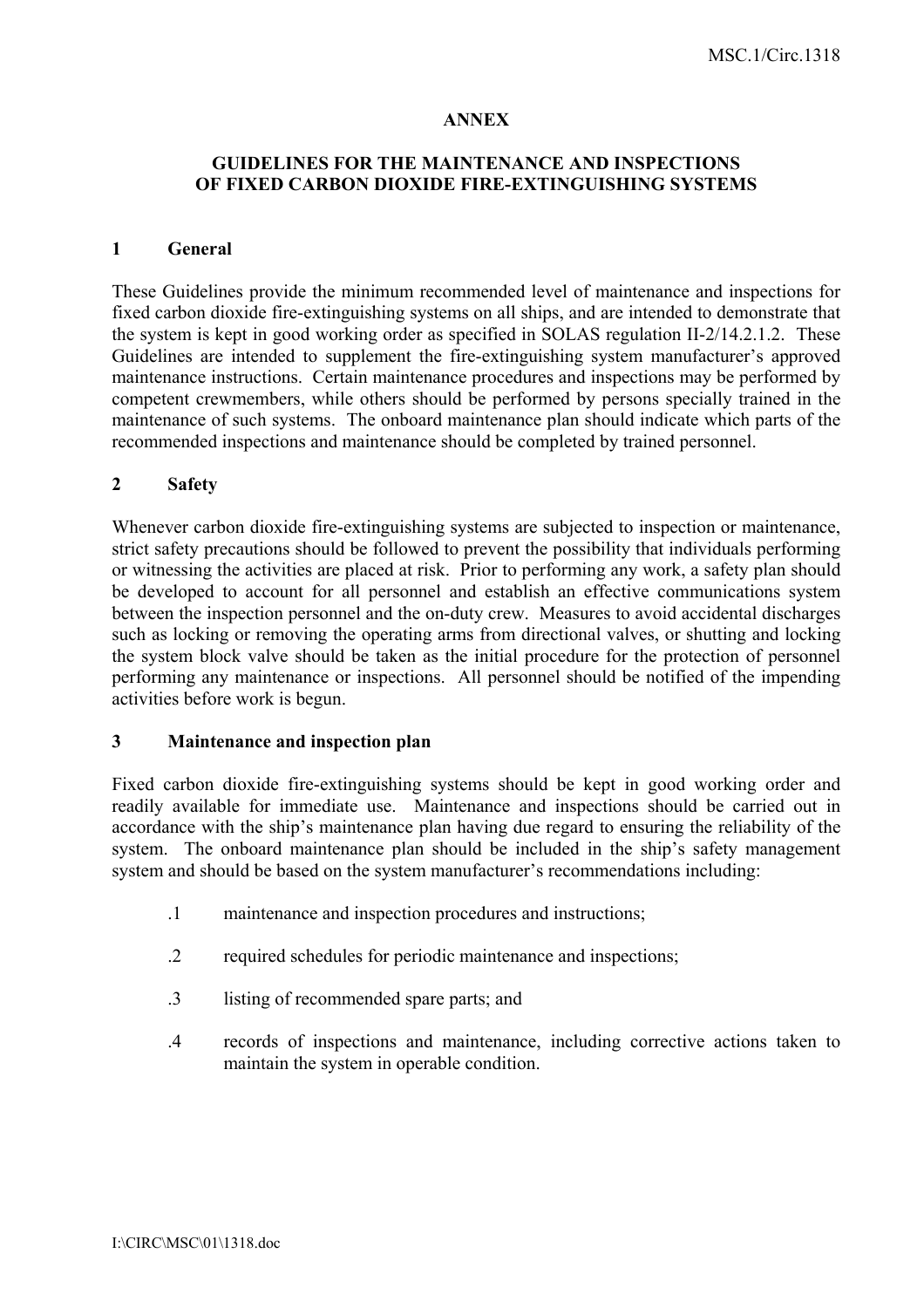MSC.1/Circ.1318 ANNEX Page 2

## **4 Monthly inspections**

4.1 At least every 30 days a general visual inspection should be made of the overall system condition for obvious signs of damage, and should include verification that:

- .1 all stop valves are in the closed position;
- .2 all releasing controls are in the proper position and readily accessible for immediate use;
- .3 all discharge piping and pneumatic tubing is intact and has not been damaged;
- .4 all high pressure cylinders are in place and properly secured; and
- .5 the alarm devices are in place and do not appear damaged.
- 4.2 In addition, on low pressure systems the inspections should verify that:
	- .1 the pressure gauge is reading in the normal range;
	- .2 the liquid level indicator is reading within the proper level;
	- .3 the manually operated storage tank main service valve is secured in the open position; and
	- .4 the vapour supply line valve is secured in the open position.

## **5 Annual inspections**

The following minimum level of maintenance and inspections should be carried out in accordance with the system manufacturer's instructions and safety precautions:

- .1 the boundaries of the protected space should be visually inspected to confirm that no modifications have been made to the enclosure that have created uncloseable openings that would render the system ineffective;
- .2 all storage containers should be visually inspected for any signs of damage, rust or loose mounting hardware. Cylinders that are leaking, corroded, dented or bulging should be hydrostatically retested or replaced;
- .3 system piping should be visually inspected to check for damage, loose supports and corrosion. Nozzles should be inspected to ensure they have not been obstructed by the storage of spare parts or a new installation of structure or machinery;
- .4 the manifold should be inspected to verify that all flexible discharge hoses and fittings are properly tightened; and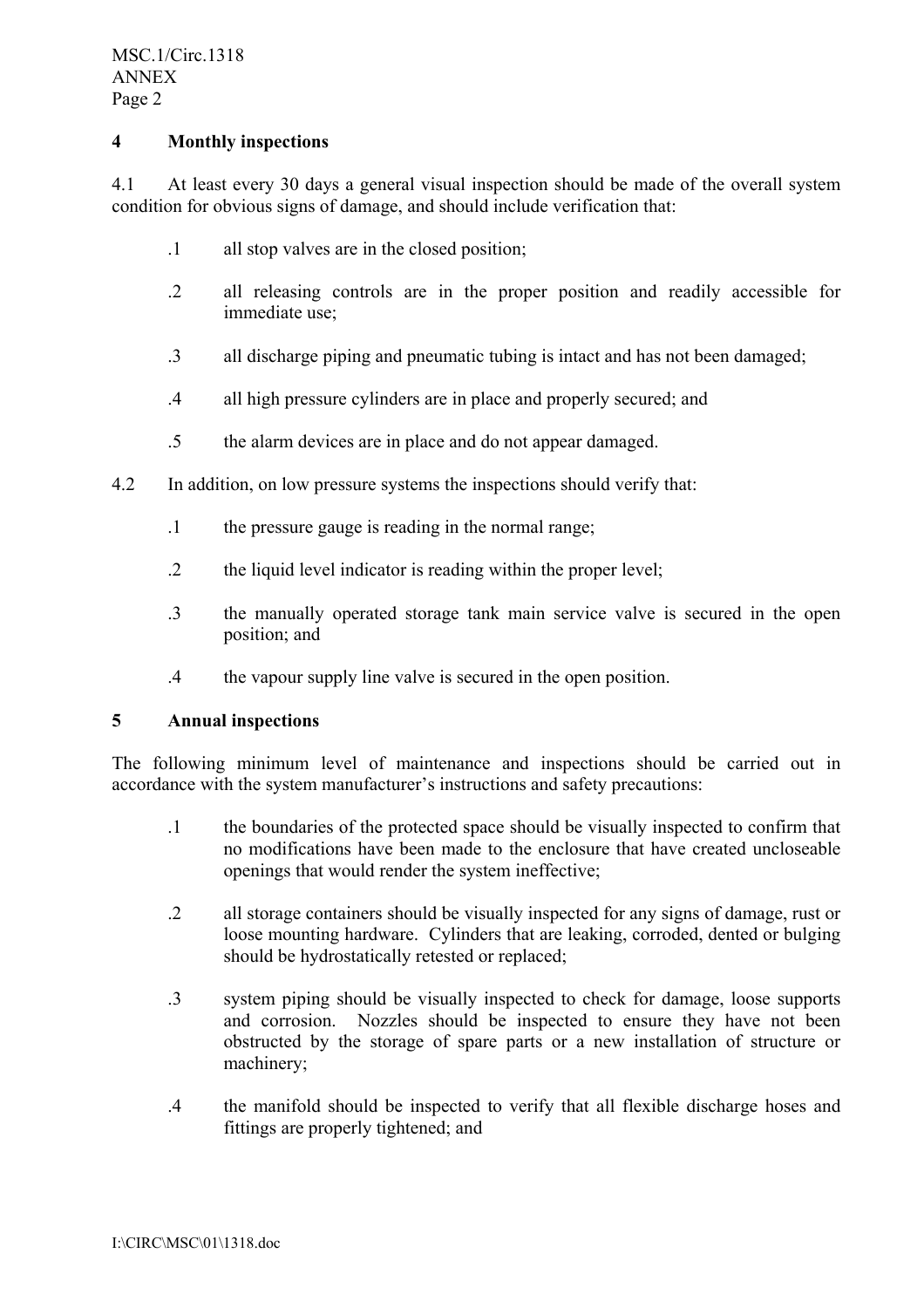.5 all entrance doors to the protected space should close properly and should have warning signs, which indicate that the space is protected by a fixed carbon dioxide system and that personnel should evacuate immediately if the alarms sound. All remote releasing controls should be checked for clear operating instructions and indication as to the space served.

## **6 Minimum recommended maintenance**

6.1 At least biennially (intervals of 2 years  $\pm$  3 months) in passenger ships or at each intermediate, periodical or renewal survey<sup>\*</sup> in cargo ships, the following maintenance should be carried out (to assist in carrying out the recommended maintenance, examples of service charts are set out in the appendix):

- .1 all high pressure cylinders and pilot cylinders should be weighed or have their contents verified by other reliable means to confirm that the available charge in each is above 90% of the nominal charge. Cylinders containing less than 90% of the nominal charge should be refilled. The liquid level of low pressure storage tanks should be checked to verify that the required amount of carbon dioxide to protect the largest hazard is available;
- .2 the hydrostatic test date of all storage containers should be checked. High pressure cylinders should be subjected to periodical tests at intervals not exceeding 10 years. At the 10-year inspection, at least 10% of the total number provided should be subjected to an internal inspection and hydrostatic test<sup>\*\*</sup>. If one or more cylinders fail, a total of 50% of the onboard cylinders should be tested. If further cylinders fail, all cylinders should be tested. Flexible hoses should be replaced at the intervals recommended by the manufacturer and not exceeding every 10 years; and
- .3 the discharge piping and nozzles should be tested to verify that they are not blocked. The test should be performed by isolating the discharge piping from the system and flowing dry air or nitrogen from test cylinders or suitable means through the piping.

6.2 At least biennially (intervals of 2 years  $\pm$  3 months) in passenger ships or at each renewal survey<sup>\*</sup> in cargo ships, the following maintenance should be carried out by service technicians/specialists trained to standards accepted by the Administration:

.1 where possible, all activating heads should be removed from the cylinder valves and tested for correct functioning by applying full working pressure through the pilot lines.

In cases where this is not possible, pilot lines should be disconnected from the cylinder valves and blanked off or connected together and tested with full working pressure from the release station and checked for leakage.

In both cases this should be carried out from one or more release stations when installed.

 $\overline{a}$ 

<sup>\*</sup> Refer to Survey guidelines under the Harmonized System of Survey and Certification, 2007 (resolution A.997(25)).<br>Refer to standard ISO 6406 – Periodic inspection and testing of seamless steel gas cylinders.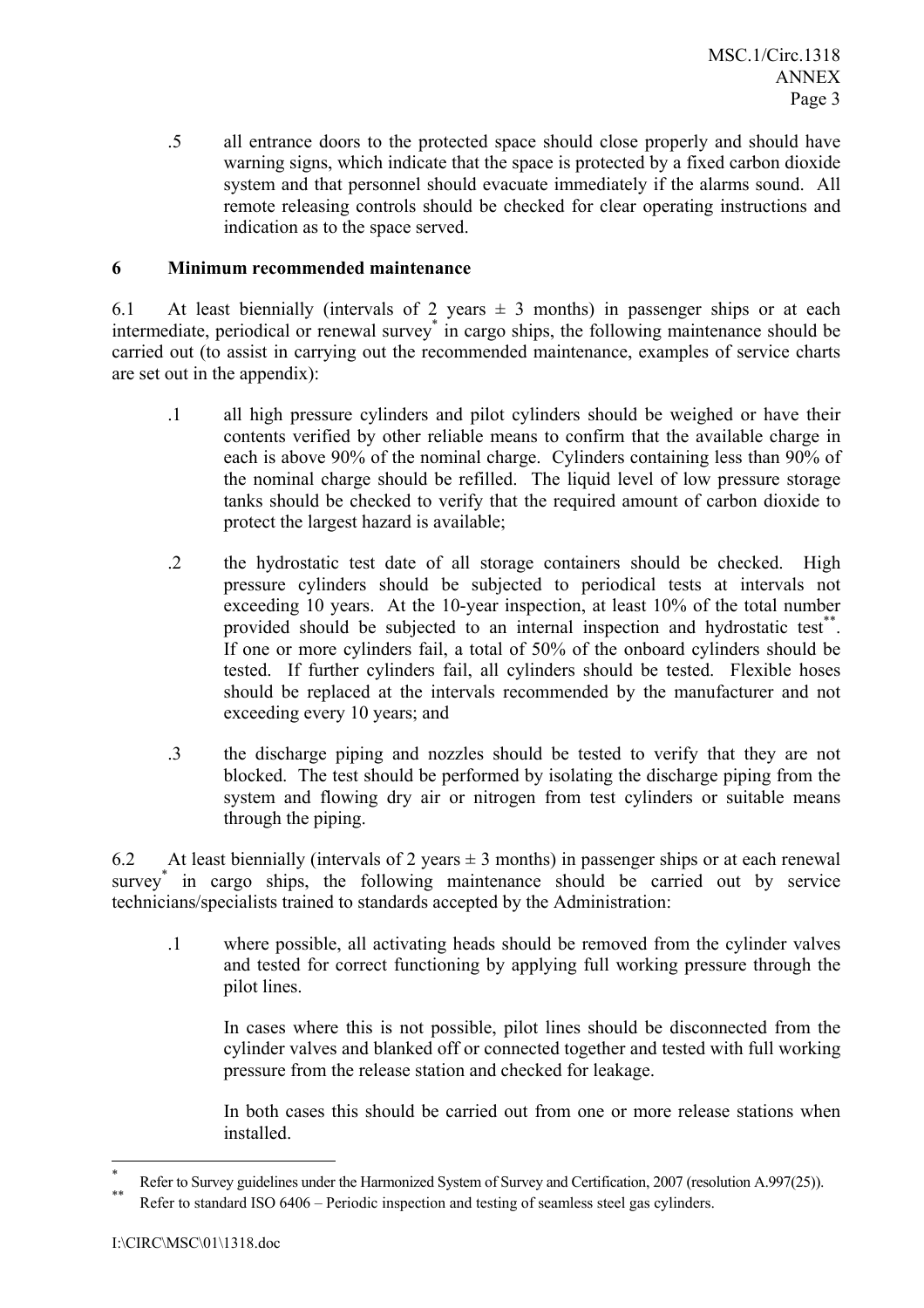If manual pull cables operate the remote release controls, they should be checked to verify the cables and corner pulleys are in good condition and freely move and do not require an excessive amount of travel to activate the system;

- .2 all cable components should be cleaned and adjusted as necessary, and the cable connectors should be properly tightened. If the remote release controls are operated by pneumatic pressure, the tubing should be checked for leakage, and the proper charge of the remote releasing station pilot gas cylinders should be verified. All controls and warning devices should function normally, and the time delay, if fitted should prevent the discharge of gas for the required time period; and
- .3 after completion of the work, the system should be returned to service. All releasing controls should be verified in the proper position and connected to the correct control valves. All pressure switch interlocks should be reset and returned to service. All stop valves should be in the closed position.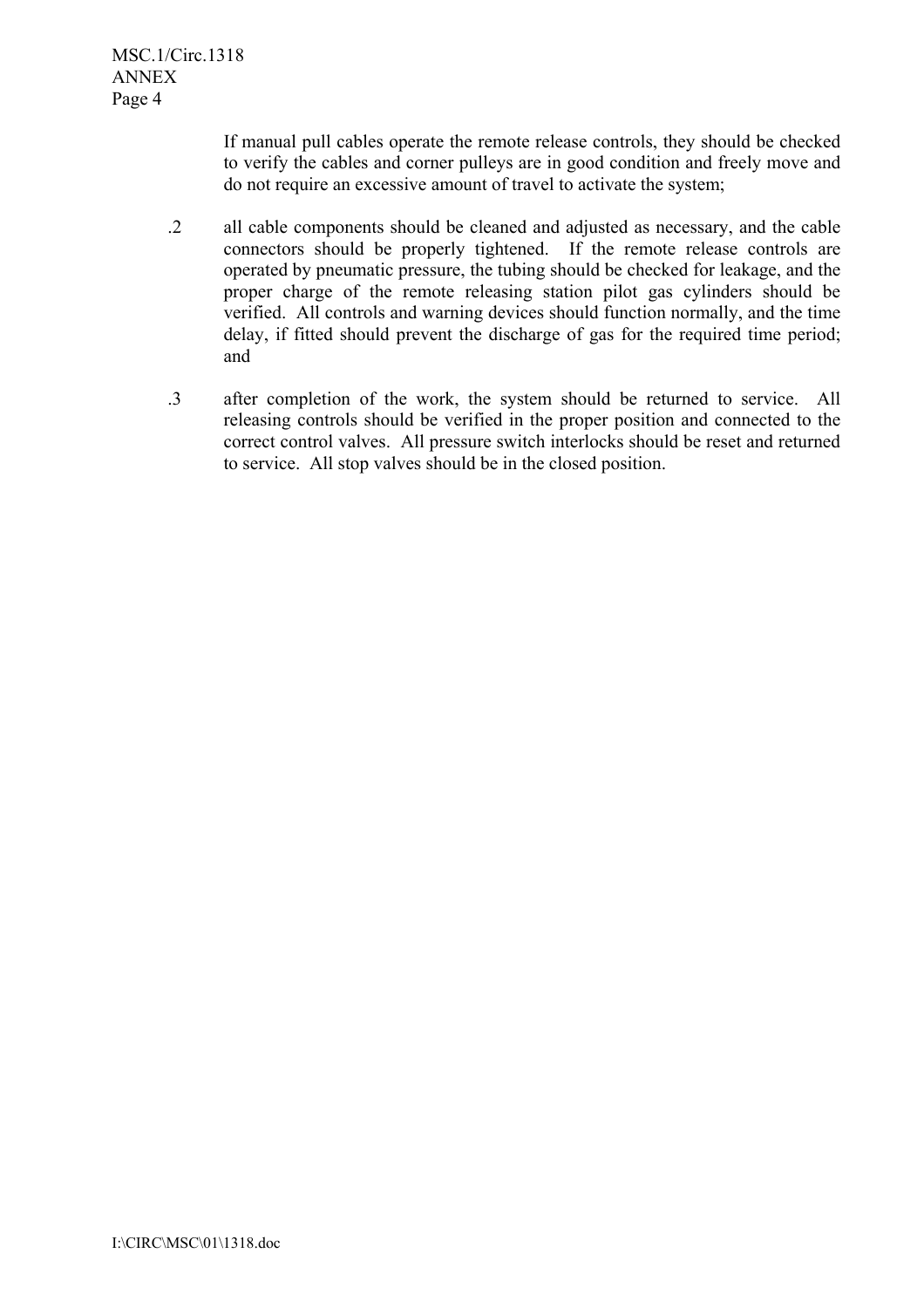#### APPENDIX

## **EXAMPLE SERVICE CHARTS**

# HIGH PRESSURE CO2 SYSTEM

| Date: | Name of ship/unit: | IMO No.: |  |
|-------|--------------------|----------|--|
|       |                    |          |  |

#### **Technical description**

| No. | Text                               | Value |
|-----|------------------------------------|-------|
|     | Manufacturer                       |       |
|     | Number of main cylinders           |       |
|     | Main cylinders capacity (each)     |       |
|     | Number of pilot cylinders          |       |
|     | Pilot cylinder capacity (each)     |       |
|     | Number of distribution lines       |       |
|     | Oldest cylinder pressure test date |       |
|     | Protected space(s)                 |       |
|     | Date flexible hoses fitted/renewed |       |

#### **Description of inspection/Tests**

| No.            | Description                                                                         | Carried<br>out | Not carried<br>out | <b>Not</b><br>applicable | Comment |
|----------------|-------------------------------------------------------------------------------------|----------------|--------------------|--------------------------|---------|
| 1              | Release controls and distribution valves secured to prevent<br>accidental discharge |                |                    |                          |         |
| $\overline{2}$ | Contents in main cylinders checked by weighing                                      |                |                    |                          |         |
| 3              | Contents in main cylinders checked by liquid level indicator                        |                |                    |                          |         |
| $\overline{4}$ | Contents of pilot cylinders checked                                                 |                |                    |                          |         |
| 5              | All cylinder valves visually inspected                                              |                |                    |                          |         |
| 6              | All cylinder clamps and connections checked for tightness                           |                |                    |                          |         |
| $\overline{7}$ | Manifold visually inspected                                                         |                |                    |                          |         |
| 8              | Manifold tested for leakage, by applying dry working air                            |                |                    |                          |         |
| 9              | Main valve and distribution valves visually inspected                               |                |                    |                          |         |
| 10             | Main valve and distribution valves tested for operation                             |                |                    |                          |         |
| 11             | Time delay devices tested for correct setting <sup>*</sup>                          |                |                    |                          |         |
| 12             | Remote release system visually inspected                                            |                |                    |                          |         |
| 13             | Remote release system tested                                                        |                |                    |                          |         |
| 14             | Servo tubing/pilot lines pressure tested at maximum working                         |                |                    |                          |         |
|                | pressure and checked for leakages and blockage                                      |                |                    |                          |         |
| 15             | Manual pull cables, pulleys, gang releases tested, serviced and                     |                |                    |                          |         |
|                | tightened/adjusted as necessary                                                     |                |                    |                          |         |
|                | 16 Release stations visually inspected                                              |                |                    |                          |         |
| 17             | Warning alarms (audible/visual) tested                                              |                |                    |                          |         |
|                | 18 Fan stop tested*                                                                 |                |                    |                          |         |
| 19             | 10% of cylinders and pilot cylinder/s pressure tested every 10 years                |                |                    |                          |         |
| 20             | Distribution lines and nozzles blown through, by applying dry                       |                |                    |                          |         |
|                | working air                                                                         |                |                    |                          |         |
| 21             | All doors, hinges and locks inspected <sup>*</sup>                                  |                |                    |                          |         |
| 22             | All instruction and warning signs on installation inspected                         |                |                    |                          |         |
| 23             | All flexible hoses renewed and check valves in manifold                             |                |                    |                          |         |
|                | visually inspected every 10 years                                                   |                |                    |                          |         |
| 24             | Release controls and distribution valves reconnected and system                     |                |                    |                          |         |
|                | put back in service                                                                 |                |                    |                          |         |
|                | 25   Inspection date tags attached                                                  |                |                    |                          |         |

\* If fitted as part of the  $CO<sub>2</sub>$  system.